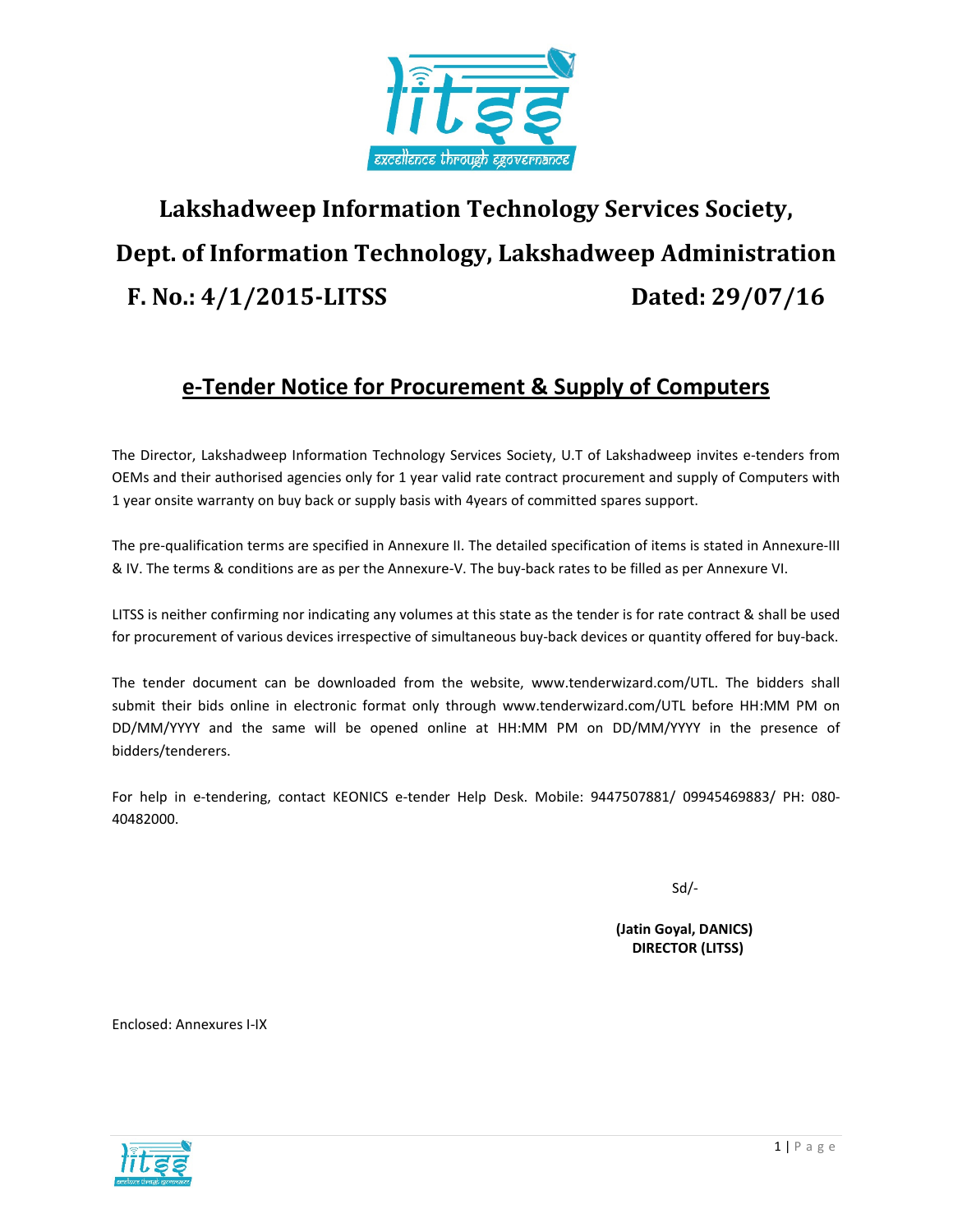## Table of Contents

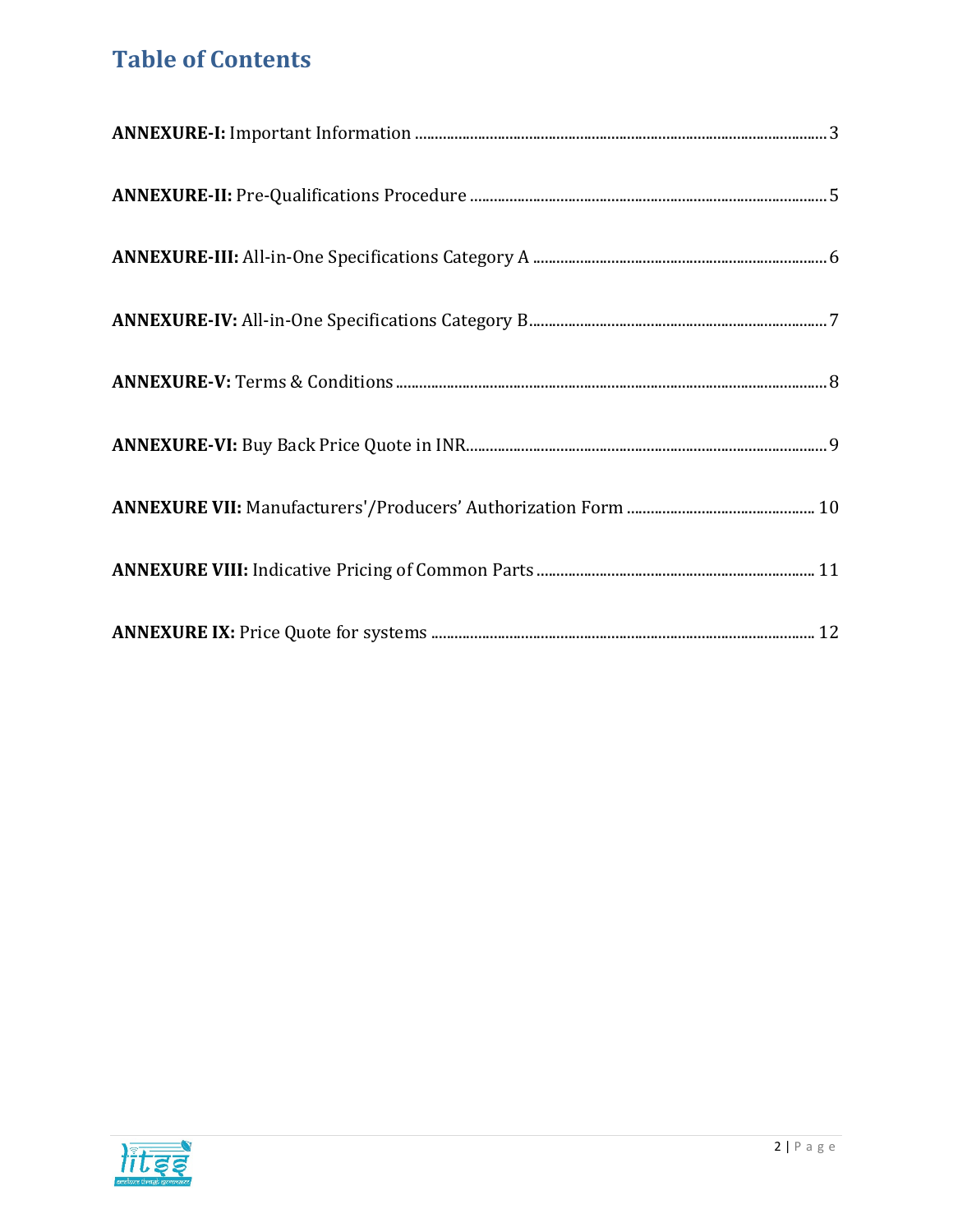## ANNEXURE-I: Important Information

| 1              | Tender Inviting Authority                          | Lakshadweep Information Technology Services Society (LITSS), New Secretariat |
|----------------|----------------------------------------------------|------------------------------------------------------------------------------|
|                | Designation and Address                            | Building, Kavaratti Island, UT of Lakshadweep                                |
| $\overline{2}$ | a) Name of the Work                                | e-Tender Notice for procurement and supply of computers with 1year warranty  |
|                |                                                    | & 4year paid part support after warranty.                                    |
|                | b) Tender reference                                | F.No. 4/1/2015-LITSS Dated: xx/xx/2016                                       |
|                | c) Place of Execution                              | a. All islands of the UT of Lakshadweep                                      |
|                |                                                    | b. Lakshadweep Administration's Offices in other parts of the country        |
| 3              | a) Tender document availability                    | Tender document is available at http://www.Tenderwizard.com/utl and LITSS    |
|                |                                                    | website www.lakit.nic.in                                                     |
|                | <b>B) Tender document cost</b>                     | By paying the document fee of Rs. 2,000/- by Net banking/RTGS payment in     |
|                |                                                    | favour of "Lakshadweep Information Technology Service Society" and payable   |
|                |                                                    | at Kavaratti from any of the scheduled commercial bank                       |
|                |                                                    | 0R                                                                           |
|                |                                                    | Downloaded from http://www.tenderwizard.com/UTL and also available in        |
|                |                                                    | http://lakshadweep.nic.in/Tender/Home.aspx                                   |
|                |                                                    | However in this case, the bidders are required to submit the Tender cost in  |
|                |                                                    | the form of a Net banking/RTGS payment (details mentioned in later para)     |
|                |                                                    | along with the Proposal.                                                     |
| 4              | Earnest Money Deposit (EMD)                        | Earnest Money Deposit of Rs. Four lakhs (Rs 4,00,000/-) by Net banking/RTGS  |
|                |                                                    | in favour of "Lakshadweep Information Technology Service Society".           |
| 5              | <b>Publication of Tender Notice:</b>               | 29/07/2016, 1100 Hrs                                                         |
| 6              | Last date for Submission<br>of                     | 05/08/2016, 1730 Hrs                                                         |
|                | Queries                                            |                                                                              |
| 7              | Pre-Bid Conference in Kochi                        | 08/08/2016, 1600 Hrs                                                         |
|                |                                                    | Venue: Conference Hall,                                                      |
|                |                                                    | Lakshadweep Development Corporation Limited                                  |
|                |                                                    | 27/1038B Panampilly Nagar, Ernakulum                                         |
|                |                                                    | Kochi 682036.                                                                |
| 8              | Response to pre-bid meeting                        | 11/08/2016, 1730 Hrs                                                         |
| 9              | Last date for download / sale of                   | 01/09/2016, 1730 Hrs                                                         |
|                | <b>Tender Document</b>                             |                                                                              |
| 10             | Last date and time for Tender                      | 02/09/2016, 1730 Hrs                                                         |
|                | Submission                                         |                                                                              |
| 11             | Email address for communication                    | lak-dit@nic.in                                                               |
|                | for any queries/clarifications                     |                                                                              |
| 12             | Date, Time and Location<br>of<br>Opening of Tender | To be intimated later on.                                                    |

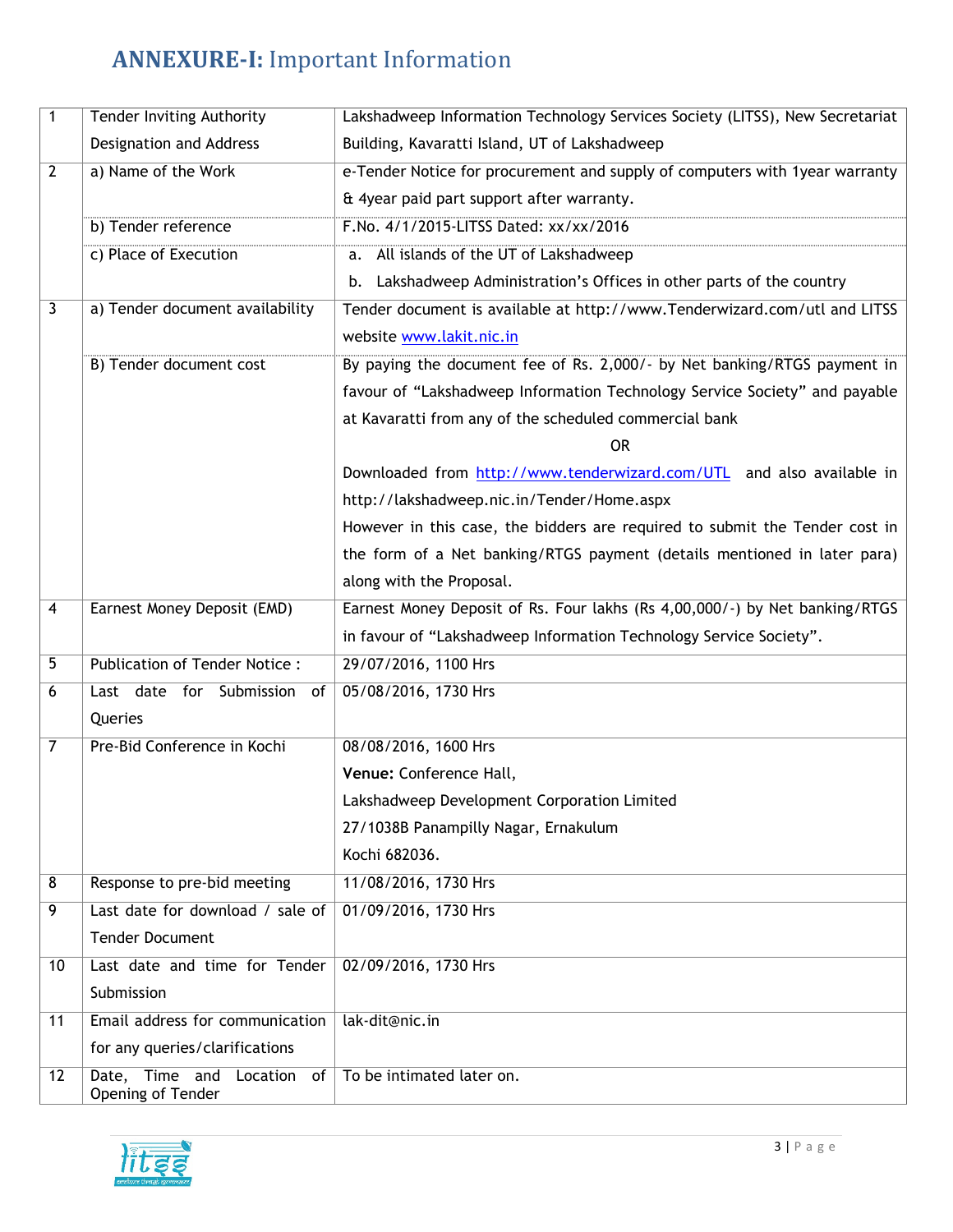| $\overline{13}$ | a). Single Point of Contact<br>(SPOC)                              | Niyas CT<br>Executive (Delivery), LITSS                                                                 |  |  |
|-----------------|--------------------------------------------------------------------|---------------------------------------------------------------------------------------------------------|--|--|
|                 |                                                                    | Department of Information technology,                                                                   |  |  |
|                 |                                                                    | New Secretariat Building,                                                                               |  |  |
|                 |                                                                    | Kavaratti Island, UT of Lakshadweep-682555                                                              |  |  |
|                 | b). Contact Details                                                | Tel: 04896-263125, Mob: +91-9495256603                                                                  |  |  |
| 14              |                                                                    | : State Bank of India (SBI)<br><b>Bank Name</b>                                                         |  |  |
|                 | <b>Details</b><br><b>Bank</b><br><b>Accounts</b><br>for<br>Payment | Account Name: Lakshadweep Information Technology Services Society                                       |  |  |
|                 |                                                                    | <b>Account No</b><br>: 30143597373                                                                      |  |  |
|                 |                                                                    | <b>Branch</b><br>: Kavaratti                                                                            |  |  |
|                 |                                                                    | <b>IFSC Code</b><br>: SBIN0005080                                                                       |  |  |
| 15              | General                                                            | Bidders must submit                                                                                     |  |  |
|                 |                                                                    | An original and two additional copies along with two copies of non-                                     |  |  |
|                 |                                                                    | editable CD for:<br>Prequalification                                                                    |  |  |
|                 |                                                                    | Commercial proposal should be submitted through e-Tender ONLY.<br>$\bullet$                             |  |  |
|                 | <b>ATTENTION:</b>                                                  |                                                                                                         |  |  |
|                 | Ι.                                                                 | Eligibility Criteria: Please refer to the Annexure II of the Tender Document.                           |  |  |
|                 | ΙΙ.                                                                | One Bid System i.e. only Commercial Bid after meeting pre-qualification criterion.                      |  |  |
|                 | III.                                                               | Bidders are advised to upload all the necessary documents to ascertain their eligibility criteria under |  |  |
|                 |                                                                    | Annexure II (Pre-Qualification Criteria) while submitting the e-Tender.                                 |  |  |
|                 | IV.                                                                | Bid must be submitted as per the Annexure VI, VIII & IX only in eTender financial bid section.          |  |  |

Submitting financial bid/quotes with Pre-Qualification documents may disqualify the bid.

V. Tenders received after due date and time will be summarily rejected.

VI. Any Bid not conforming to the format will be summarily rejected.

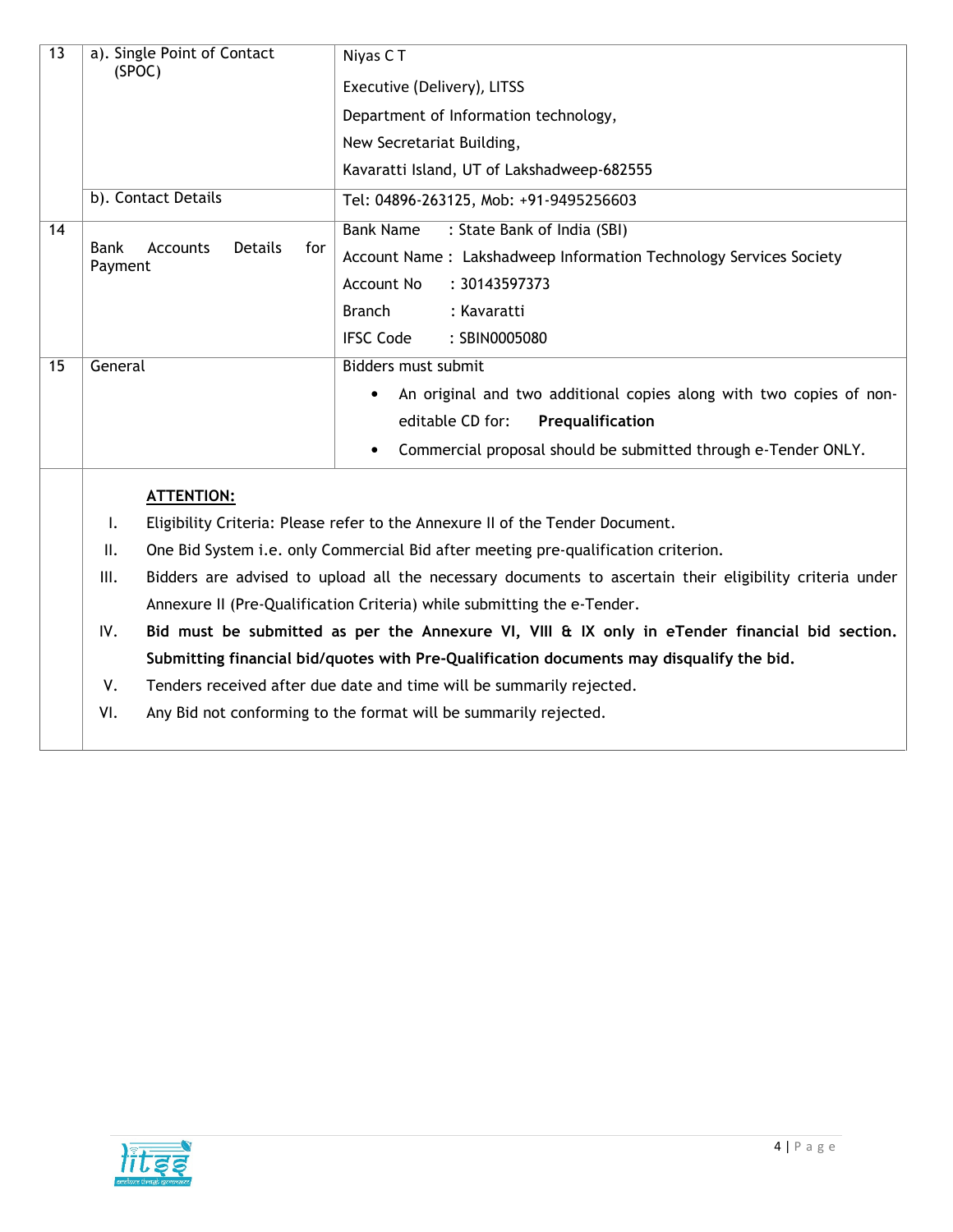## ANNEXURE-II: Pre-Qualifications Procedure

Bidders should submit their responses (e-tender) as per the format given in this RFP in the following manner through online e-Tender portal (https://www.tenderwizard.com/UTL) and only the pre-qualification documents be sent as a hard copy in a sealed envelope to "The Director, LITSS, Department of Information Technology, New Secretariat Building, Kavaratti, Lakshadweep – 682555 " on or before …/…/2016 5:30pm.

| No.<br>וכ. | Documents | Damarka |  |  |  |  |
|------------|-----------|---------|--|--|--|--|
|            |           |         |  |  |  |  |

- a) Each bid document should also be marked as "Original" OR "Copy" as the case may be.
- b) The envelope containing copies of e-tender pre-qualification documents should be put in single sealed envelope clearly marked "Response to RFP for Procurement & Supply of IT Infrastructure (Hardware) for Client departments - F. No. 4/1/2015-LITSS and the wordings "DO NOT OPEN BEFORE …/…/2016 before 05:30 pm" The outer envelope thus prepared should also indicate clearly the name, address, telephone number, and E-mail ID of the bidder.
- c) The outer envelope thus prepared should also indicate clearly the name, address, telephone number, Email ID and fax number of the bidder. Financial quote/bids should be in submitted in financial bid section of eTender only.
- d) Pre-qualification metrics:

| <u>SI.</u>     | Parameter                                                   | <b>Criterion</b>                                                                                                                                         | <b>Submission</b>                                                                                                                                                                                            |
|----------------|-------------------------------------------------------------|----------------------------------------------------------------------------------------------------------------------------------------------------------|--------------------------------------------------------------------------------------------------------------------------------------------------------------------------------------------------------------|
| $\mathbf{1}$   | <b>OEM's Annual turnover</b><br>from only PC & Laptop sales | >Rs.40Cr. in each of last 3 financial<br>vears                                                                                                           | P/L &B/S with breakup for FY 2013-14,<br>2014-15 & 2015-16 (prov.) OR CA<br>certificate in lieu of P/L & B/S for the year                                                                                    |
|                |                                                             | <b>OEM bidding</b>                                                                                                                                       | Copy of ROC certificate                                                                                                                                                                                      |
| $\overline{2}$ | <b>Company Registration</b><br>should be older than 5 years | Non-OEM bidding                                                                                                                                          | OEM ROC Certificate AND duly filled<br>Manufacturer's Authorisation Form (MAF)<br>as given in this tender notice                                                                                             |
|                |                                                             | <b>Quality Management Services</b>                                                                                                                       | ISO 9001:2008 or ISO 9001:2015 copy                                                                                                                                                                          |
| 3              | <b>OEM</b> certifications                                   | Environment Management System                                                                                                                            | ISO 14001:2004 or ISO 14001:2015 copy                                                                                                                                                                        |
|                |                                                             | Occupational Health and Safety<br><b>Management Systems</b>                                                                                              | OHSAS 18001 copy                                                                                                                                                                                             |
| 4              | <b>OEM Warranty</b>                                         | 1 year comprehensive at Kochi                                                                                                                            | Original OEM Certification                                                                                                                                                                                   |
| 5              | OEM paid spare support<br>declaration                       | 4 years all parts & accessories                                                                                                                          | Original OEM Assurance to provide parts<br>within 60 days of request by LITSS to be<br>issued by National Product Manager (or<br>eqv.) OR Regional Manager (or eqv.)<br>having jurisdiction over Lakshadweep |
|                | Quoted model certifications                                 | Environment friendly (EPEAT)                                                                                                                             | Certification copy of EPEAT Gold rating                                                                                                                                                                      |
| 6              |                                                             | <b>Energy Efficiency</b>                                                                                                                                 | ENERGY STAR® 6.1-compliance copy                                                                                                                                                                             |
|                | Hazardous material                                          |                                                                                                                                                          | RoHS compliance copy                                                                                                                                                                                         |
| 7              | <b>Buy Back Assurance</b>                                   | Legacy hardware will be offered by<br>LITSS either against new purchase<br>or stand alone                                                                | Bidder to provide written assurance to lift<br>hardware so offered within 10 days of the<br>same reaching Kochi & being notified for<br>same as per terms offered in this tender                             |
| 8              | Manufacturer's<br>Authorisation Form (MAF)                  | If bidding is done by other than<br>OEM then MAF as per attached<br>annexure must be submitted                                                           | Duly Filled MAF from either:<br>i. National Product Manager or eqv. of<br>the quoted product/series etc. OR<br>ii. Regional Manager or eqv. of the office<br>having jurisdiction over Lakshadweep            |
| 9              | Document Fee Payment                                        | Rs. 2,000/- by Net banking/RTGS<br>payment                                                                                                               | Copy of proof of transfer                                                                                                                                                                                    |
| 10             | Blacklisting                                                | A self certified letter by the<br>authorized signatory of the bidder<br>that the bidder has not been<br>blacklisted by any Central / State<br>Government | A Self Certified letter by an authorized<br>signatory                                                                                                                                                        |

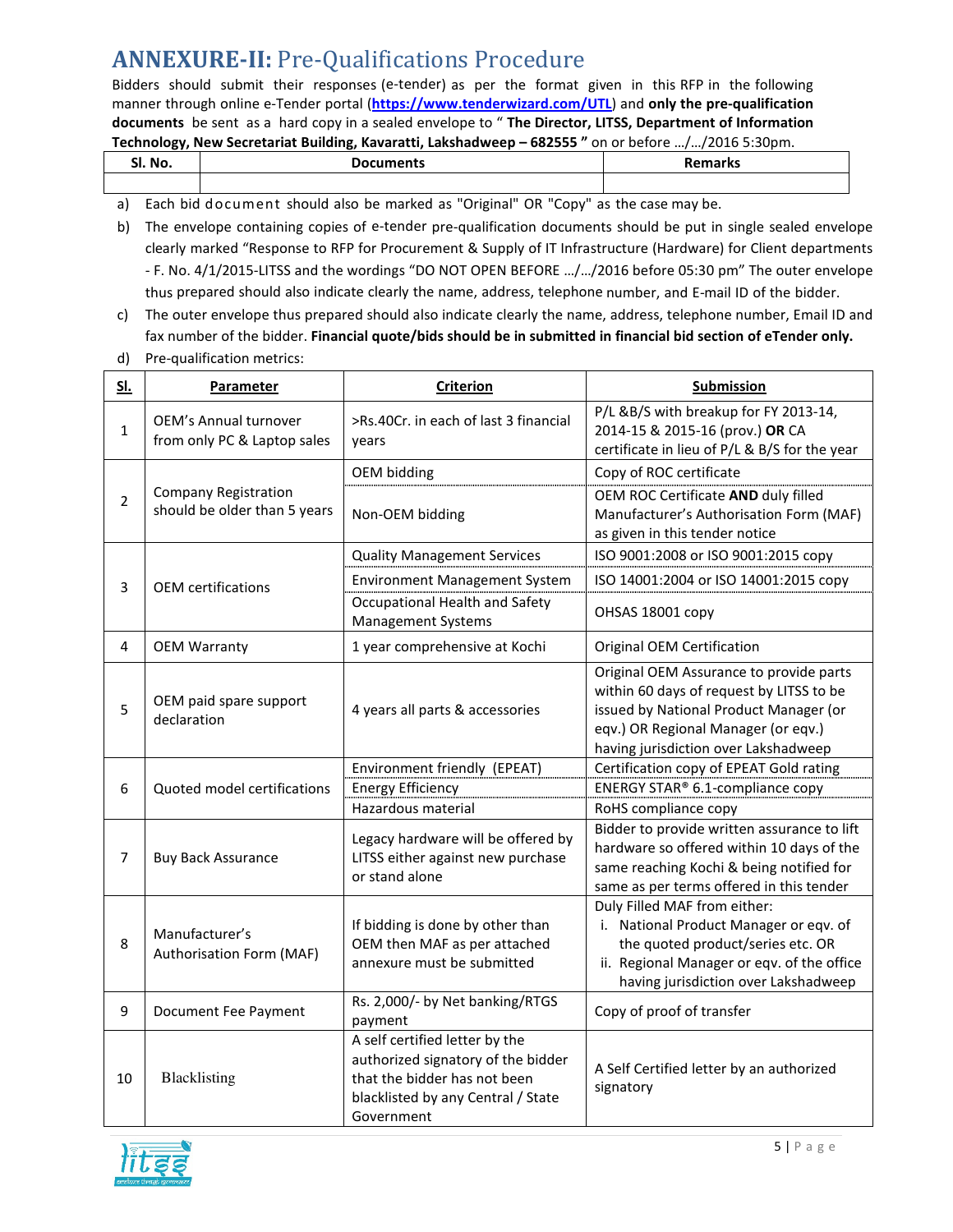## ANNEXURE-III: All-in-One Specifications Category A

| <b>Design</b>                               | <b>Form Factor</b>         | All-in-One                                                                                                                                                                                                                                                                                            |  |  |
|---------------------------------------------|----------------------------|-------------------------------------------------------------------------------------------------------------------------------------------------------------------------------------------------------------------------------------------------------------------------------------------------------|--|--|
|                                             | <b>Controls</b>            | Buttons for brightness up, brightness down, and power on/off                                                                                                                                                                                                                                          |  |  |
| Main                                        | Chipset                    | Intel H110 Chipset                                                                                                                                                                                                                                                                                    |  |  |
| <b>Specifications</b>                       | <b>CPU</b>                 | Intel Pentium G4400T Processor or a newer T series processor                                                                                                                                                                                                                                          |  |  |
|                                             | <b>Graphics</b>            | Built in to CPU                                                                                                                                                                                                                                                                                       |  |  |
| Audio/Video                                 | <b>Audio</b>               | Integrated High Definition (HD) Audio                                                                                                                                                                                                                                                                 |  |  |
| <b>Memory</b>                               | <b>Memory</b>              | 2GB DDR4 2133MHz - Minimum 2 DIMM Slots out of which one should be Free<br>for future upgrade, Support upto 32GB                                                                                                                                                                                      |  |  |
|                                             | <b>HDD</b>                 | 500GB SATA HDD (7200 RPM)                                                                                                                                                                                                                                                                             |  |  |
| <b>Storage</b>                              | <b>ODD</b>                 | <b>DVDRW</b>                                                                                                                                                                                                                                                                                          |  |  |
| <b>Network</b>                              | <b>Ethernet</b>            | Should support Gigabit Ethernet with WOL and IPv6                                                                                                                                                                                                                                                     |  |  |
| I/O Ports                                   | <b>Rear ports</b>          | Min. Four USB 2.0, ethernet (RJ-45), Display port, optional serial (9-pin),                                                                                                                                                                                                                           |  |  |
|                                             | Side ports                 | Min. Two USB 3.0, microphone (stereo, 3.5mm), headphone (stereo, 3.5mm)                                                                                                                                                                                                                               |  |  |
| <b>Bays / Slots</b>                         | <b>MMC slot</b>            | Card Reader Slot supporting media cards like SD, Micro SD etc.                                                                                                                                                                                                                                        |  |  |
| <b>Input Device</b>                         | Keyboard                   | <b>USB Keyboard</b>                                                                                                                                                                                                                                                                                   |  |  |
|                                             | <b>Mouse</b>               | <b>Optical USB Mouse</b>                                                                                                                                                                                                                                                                              |  |  |
|                                             | Kensington<br><b>Slot</b>  | Should support the use of a Kensington lock to lock the machine                                                                                                                                                                                                                                       |  |  |
|                                             | <b>Security chip</b>       | Trusted Platform Module (TPM 1.2-compliant)                                                                                                                                                                                                                                                           |  |  |
| <b>Security</b>                             | <b>USB Ports</b>           | Should support ability to DISABLE or READ Only Access for specific devices like<br>flash drive / USB HDD through the BIOS (i.e.: Ability to offer protection to USB<br>port to allow only KBD & Mouse access/usage on any USB port while disallowing<br>all other forms of devices specially storage) |  |  |
| <b>Power Supply</b><br>Unit                 | <b>PSU</b>                 | 120 watts adapter, autosensing                                                                                                                                                                                                                                                                        |  |  |
| <b>Output</b>                               | <b>Monitor</b>             | 20.0" HD+ (resolution: 1600x900) TFT colour, LED backlight, 16:9 aspect ratio,<br>1000:1 contrast ratio                                                                                                                                                                                               |  |  |
| <b>Preloaded</b><br>software                | <b>Operating</b><br>System | <b>DOS</b>                                                                                                                                                                                                                                                                                            |  |  |
| <b>Network</b><br><b>SNMP</b><br>monitoring |                            | Simple Network Monitoring Protocol support possible through O/S                                                                                                                                                                                                                                       |  |  |
|                                             | <b>EPEAT</b>               | Should have EPEAT <sup>™</sup> Gold rating                                                                                                                                                                                                                                                            |  |  |
| <b>Certifications</b>                       | <b>ENERGY STAR</b>         | Should be ENERGY STAR® 6.1-compliant                                                                                                                                                                                                                                                                  |  |  |
|                                             | <b>TCO</b>                 | Should have TCO certified display                                                                                                                                                                                                                                                                     |  |  |
|                                             | <b>RoHS</b>                | <b>Should be RoHS-compliant</b>                                                                                                                                                                                                                                                                       |  |  |

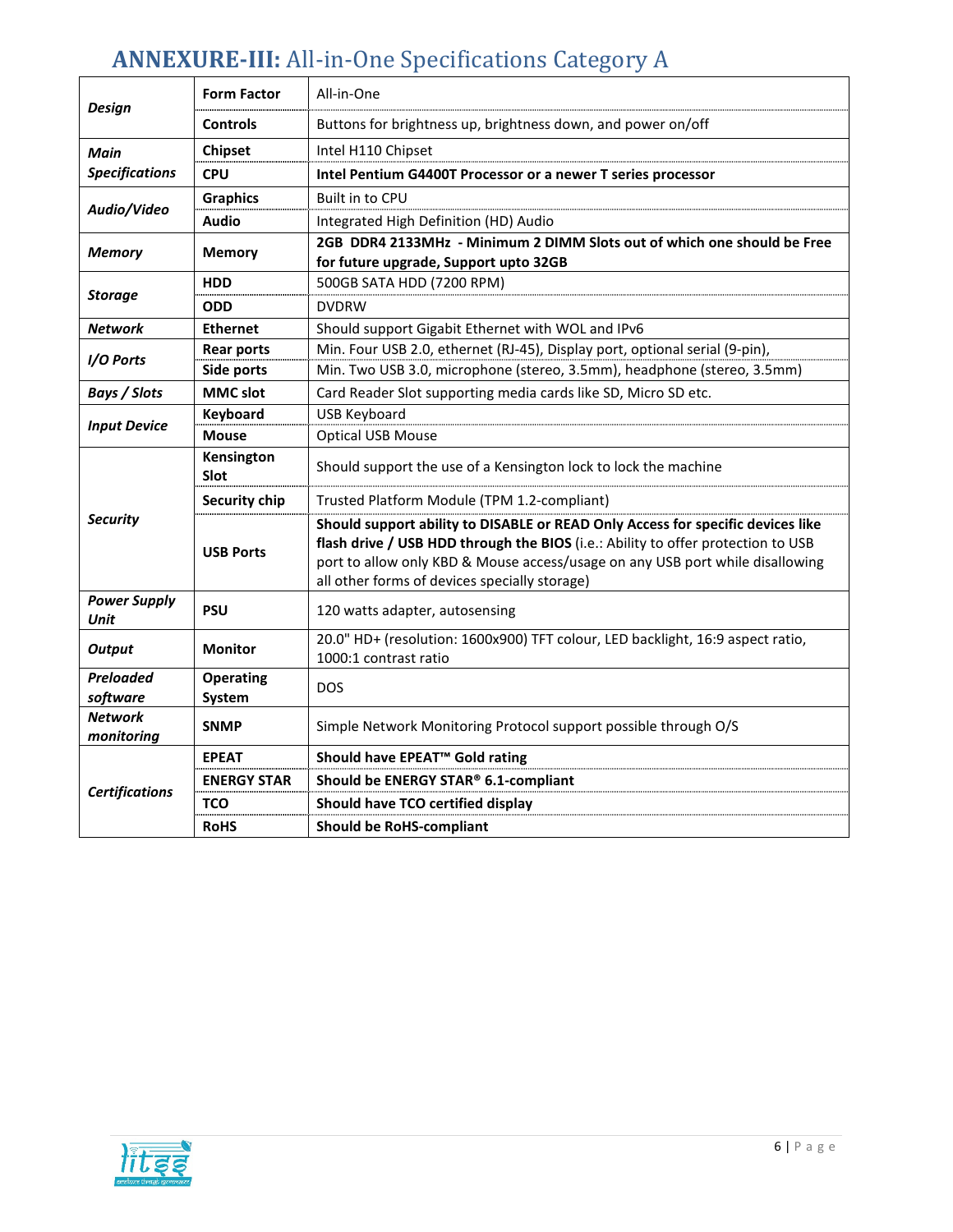# ANNEXURE-IV: All-in-One Specifications Category B

|                                                                                                                | <b>Form Factor</b>     | All-in-One                                                                                                                                                                                                                                                                                            |  |  |
|----------------------------------------------------------------------------------------------------------------|------------------------|-------------------------------------------------------------------------------------------------------------------------------------------------------------------------------------------------------------------------------------------------------------------------------------------------------|--|--|
| <b>Design</b>                                                                                                  | <b>Controls</b>        | Buttons for brightness up, brightness down, and power on/off                                                                                                                                                                                                                                          |  |  |
| <b>Main</b>                                                                                                    | <b>Chipset</b>         | Intel H110 Chipset                                                                                                                                                                                                                                                                                    |  |  |
| <b>Specifications</b>                                                                                          | <b>CPU</b>             | Intel i3 4 <sup>th</sup> Generation Processor or a newer preferably All-in-One optimised                                                                                                                                                                                                              |  |  |
|                                                                                                                | <b>Graphics</b>        | Built in to CPU                                                                                                                                                                                                                                                                                       |  |  |
| Audio/Video                                                                                                    | Audio                  | Integrated High Definition (HD) Audio                                                                                                                                                                                                                                                                 |  |  |
| <b>Memory</b>                                                                                                  | <b>Memory</b>          | 4GB DDR4 2133MHz - Minimum 2 DIMM Slots out of which one should be Free<br>for future upgrade, Support upto 32GB                                                                                                                                                                                      |  |  |
|                                                                                                                | <b>HDD</b>             | 500GB SATA HDD (7200 RPM)                                                                                                                                                                                                                                                                             |  |  |
| <b>Storage</b>                                                                                                 | <b>ODD</b>             | <b>DVDRW</b>                                                                                                                                                                                                                                                                                          |  |  |
| <b>Network</b>                                                                                                 | <b>Ethernet</b>        | Should support Gigabit Ethernet with WOL and IPv6                                                                                                                                                                                                                                                     |  |  |
| I/O Ports                                                                                                      | <b>Rear ports</b>      | Min. Four USB 2.0, ethernet (RJ-45), Display port, optional serial (9-pin)                                                                                                                                                                                                                            |  |  |
|                                                                                                                | Side ports             | Two USB 3.0, microphone (stereo, 3.5mm), headphone (stereo, 3.5mm)                                                                                                                                                                                                                                    |  |  |
| <b>Bays / Slots</b>                                                                                            | <b>MMC slot</b>        | Card Reader Slot supporting media cards like SD, Micro SD etc.                                                                                                                                                                                                                                        |  |  |
|                                                                                                                | Keyboard               | <b>USB Keyboard</b>                                                                                                                                                                                                                                                                                   |  |  |
| <b>Input Device</b>                                                                                            | <b>Mouse</b>           | <b>Optical USB Mouse</b>                                                                                                                                                                                                                                                                              |  |  |
|                                                                                                                | Video                  | Display integrated HD webcam (min. 1 megapixel, 720p) with microphone                                                                                                                                                                                                                                 |  |  |
|                                                                                                                | <b>Kensington Slot</b> | Should support the use of a Kensington lock to lock the machine                                                                                                                                                                                                                                       |  |  |
|                                                                                                                | Security chip          | Trusted Platform Module (TPM 1.2-compliant)                                                                                                                                                                                                                                                           |  |  |
| <b>Security</b>                                                                                                | <b>USB Ports</b>       | Should support ability to DISABLE or READ Only Access for specific devices like<br>flash drive / USB HDD through the BIOS (i.e.: Ability to offer protection to USB port<br>to allow only KBD & Mouse access/usage on any USB port while disallowing all other<br>forms of devices specially storage) |  |  |
| <b>Power Supply</b><br>Unit                                                                                    | <b>PSU</b>             | 120 watts adapter, autosensing,                                                                                                                                                                                                                                                                       |  |  |
| <b>Output</b>                                                                                                  | <b>Monitor</b>         | Min. 23" HD+ (resolution: 1600x900) TFT colour, LED backlight, 16:9 aspect ratio,<br>1000:1 contrast ratio                                                                                                                                                                                            |  |  |
|                                                                                                                | <b>Touch Screen</b>    | <b>YES</b>                                                                                                                                                                                                                                                                                            |  |  |
| Preloaded<br><b>Operating</b><br><b>DOS</b><br>software<br>System                                              |                        |                                                                                                                                                                                                                                                                                                       |  |  |
| <b>Network</b><br><b>SNMP</b><br>Simple Network Monitoring Protocol support possible through O/S<br>monitoring |                        |                                                                                                                                                                                                                                                                                                       |  |  |
|                                                                                                                | <b>EPEAT</b>           | Should have EPEAT <sup>™</sup> Gold rating                                                                                                                                                                                                                                                            |  |  |
| <b>Certifications</b>                                                                                          | <b>ENERGY STAR</b>     | Should be ENERGY STAR® 6.1-compliant                                                                                                                                                                                                                                                                  |  |  |
|                                                                                                                | <b>TCO</b>             | Should have TCO certified display                                                                                                                                                                                                                                                                     |  |  |
|                                                                                                                | <b>RoHS</b>            | <b>Should be RoHS-compliant</b>                                                                                                                                                                                                                                                                       |  |  |

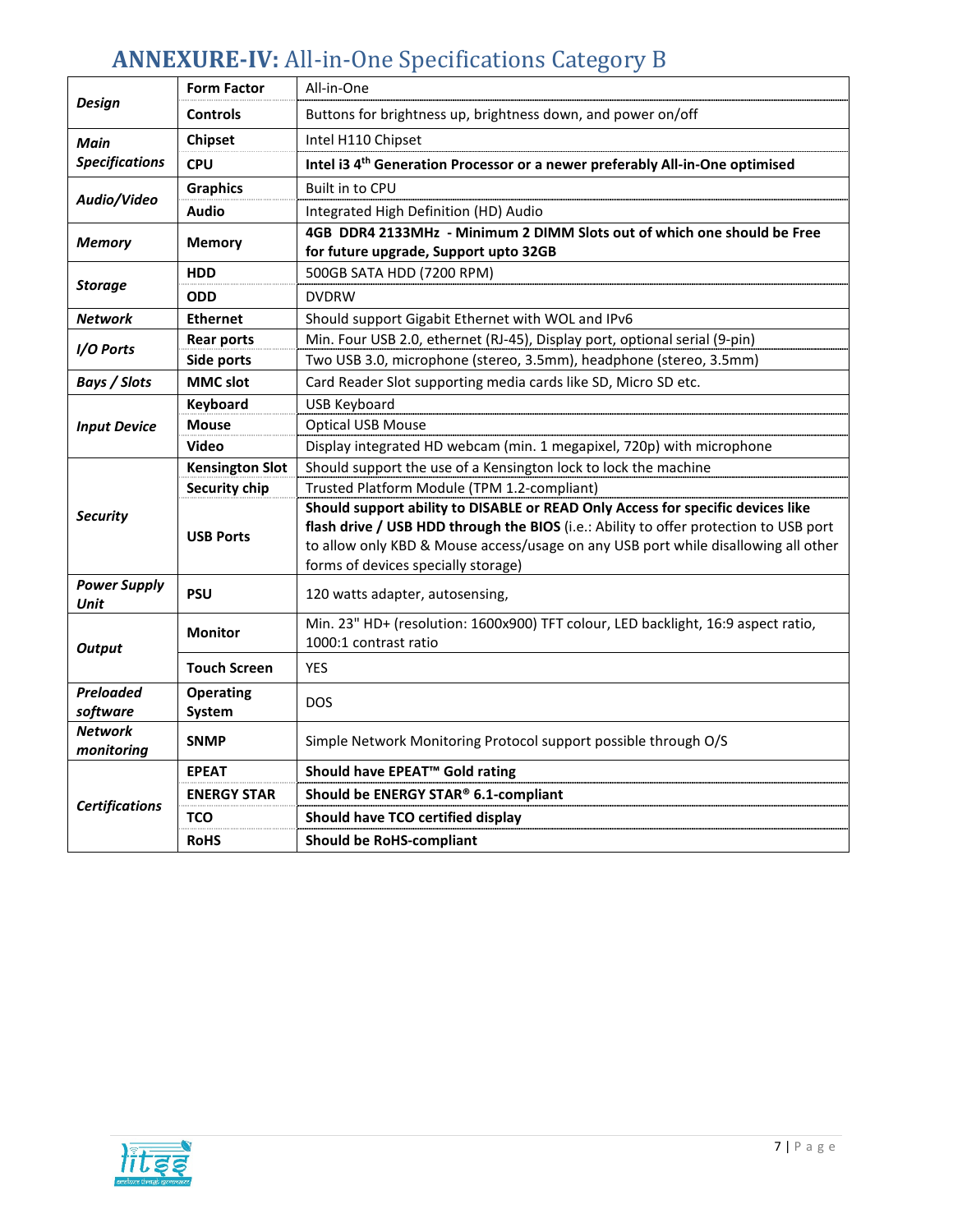## ANNEXURE-V: Terms & Conditions

- 1. The tender must be accompanied by Earnest Money Deposit (EMD) of Rs. 4,00,000/- (Rupees four lakhs only) either as 14 months valid Bank Guarantee or Electronic Transfer to Lakshadweep Information Technology Services Society (LITSS), U.T. of Lakshadweep, Kavaratti at State Bank of India, Kavaratti a/c no: 30143597373 (IFSC Code: SBIN0005080). All pages of the tender including EMD in the form of NEFT Chalan are to be uploaded in JPEG/PDF format only onto the e-tending website.
- 2. L1 will be evaluated on basis of least of hardware only. Buy-back pricing of legacy hardware shall not be considered as quantity, configuration & condition (i.e.: working/not-working) cannot be assured. Legacy hardware buy-back will have to be done by the L1 irrespective of quantity of purchase of new hardware.
- 3. Buy back prices should be given as per Annexure
- 4. Payment terms:

| SI. | <b>Pre-Condition</b>                                                             | <b>Payment Rate</b> |
|-----|----------------------------------------------------------------------------------|---------------------|
|     | On supply of hardware at Kochi (subject to physical count & certification by     |                     |
| 01. | competent authority in Kochi) after adjustment of delay penalties, if any        | 70%                 |
| 02. | On completion of installation & testing by LITSS OR 60 days whichever is earlier | 20%                 |
| 03. | On completion of 12 months from date of supply of devices                        | 10%                 |
| 04. | No advance payment of any sort is implied.                                       |                     |

- 5. A 50 months valid PBG equivalent to 5% of the order value will have to be provided by successful bidder before final 10% of payment release.
- 6. Successful bidder should be able to supply the items to Kochi as per order placed within 30 days from the date of work-order. Failing which penalties may apply.
- 7. Delay penalties:(for both System(s)/Spare(s))

| SI. | Condition                                                                            | <b>Penalty Rate</b> |
|-----|--------------------------------------------------------------------------------------|---------------------|
| 01. | Delay penalty for each week of delay chargeable on proportion of delayed order value | 1%                  |
| 02. | Delay penalty cap. (chargeable on proportion of delayed order value)                 | 10%                 |
| 03. | Delays beyond 10 weeks may result in cancellation of order & forfeiture of PBG       |                     |

- 8. Quality Certificates (Hardware Certification, CE & Energy Start Compliance, Manufacturer Certification, ISO, OHSAS) must be attached with tender documents.
- 9. The Director, LITSS, U.T. of Lakshadweep reserves the right either to reject or cancel the tender during the validity period for the same and award suitable penalty as deemed fit due to any kind of breach of contract.
- 10. Damages if any during the supply till Kochi shall be the responsibility of the supplier.
- 11. Transportation of items if any shall be borne by the supplier and no extra payment will be made.
- 12. Representation of any kind of enhancement of rates accepted will not be considered.
- 13. The tender evaluation committee reserves the right to reject any or all the tender in whole or part without assigning any reason thereof.
- 14. EMD of unsuccessful bidders will be released after L1 declaration. EMD of successful bidder will be retained as PBG against supplies.
- 15. For judicial adjudication, the disputes, if any, will be subject to the jurisdiction of courts in Lakshadweep only.
- 16. 2 weeks onsite intensive training on hardware maintenance by OEM's competent engineer to all department of IT/LITSS nominated staff to allow them to extend support & maintenance to the Hardware.
- 17. The tenure of the agreement may be extended on mutual agreement.

 $Sd$ -

 (Jatin Goyal, DANICS) DIRECTOR (LITSS)

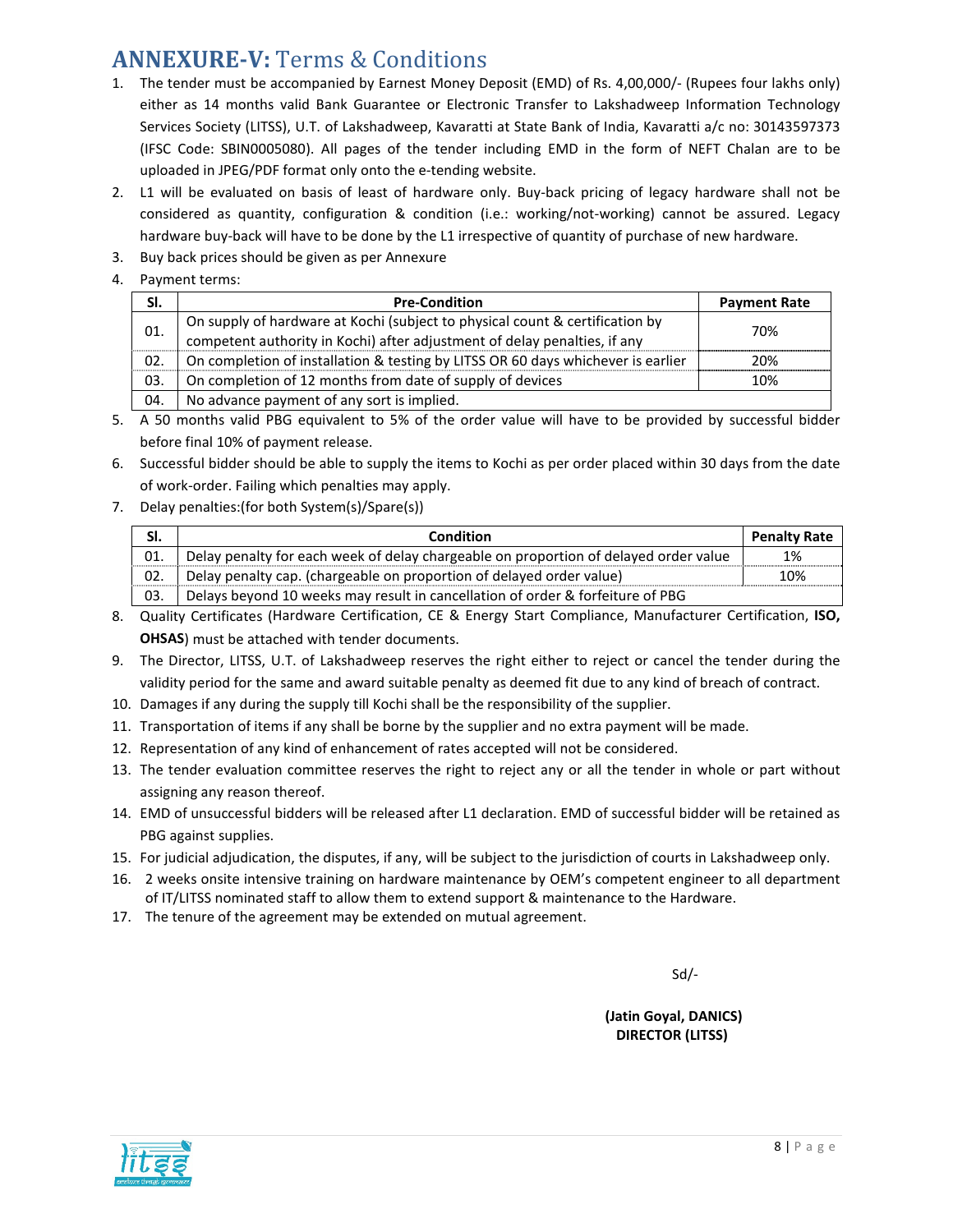## ANNEXURE-VI: Buy Back Price Quote in INR

#### (to be submitted in eTender mode in the financial bid section only)

| SI.           | Category                     | Configuration/Type                               | <b>Working</b> | <b>Not-Working</b> |
|---------------|------------------------------|--------------------------------------------------|----------------|--------------------|
| 1             |                              | Core i3 based (any generation)                   |                |                    |
| $\mathcal{P}$ |                              | Core i5 based (any generation)                   |                |                    |
| 3             | CPU<br>(irrespective of      | Core i7 based (any generation)                   |                |                    |
| 4             | type e.g.: ATX,              | Pentium based (any generation)                   |                |                    |
| 5             | mini ATX,                    | Core 2 Duo based (any generation)                |                |                    |
| 6             | desktop etc.)<br>with cables | Dual Core processor based (any generation)       |                |                    |
| 7             |                              | Other Intel processor based (any generation)     |                |                    |
| 8             |                              | Other non-Intel processor based (any generation) |                |                    |
| 9             | Apple                        | All-in-One Macintosh Desktop (2011 generation)   |                |                    |
| 10            |                              | CRT 14" & lesser                                 |                |                    |
| 11            | Display monitor              | CRT size between 14" to 20"                      |                |                    |
| 12            | with cables of               | CRT sizes greater than 20"                       |                |                    |
| 13            | various aspect               | LED/LCD/Plasma sizes 14" or less                 |                |                    |
| 14            | ratios &<br>resolutions      | LED/LCD/Plasma sizes between 14" to 21"          |                |                    |
| 15            |                              | LED/LCD/Plasma sizes between 21" to 40"          |                |                    |
| 16.           |                              | LED/LCD/Plasma sizes greater than 40"            |                |                    |
| 17.           | Keyboard                     | PS2 or USB                                       |                |                    |
| 18.           | Mouse                        | 2/3 button serial or USB                         |                |                    |
| 19.           |                              | Webcam                                           |                |                    |
| 20.           | Accessories                  | Microphone                                       |                |                    |
| 21.           |                              | Speaker                                          |                |                    |
| 22.           |                              | Pen Drive                                        |                |                    |
| 23.           |                              | <b>HDD</b>                                       |                |                    |
| 24.           | External I/O                 | <b>CDRW</b>                                      |                |                    |
| 25.           |                              | <b>DVDRW</b>                                     |                |                    |

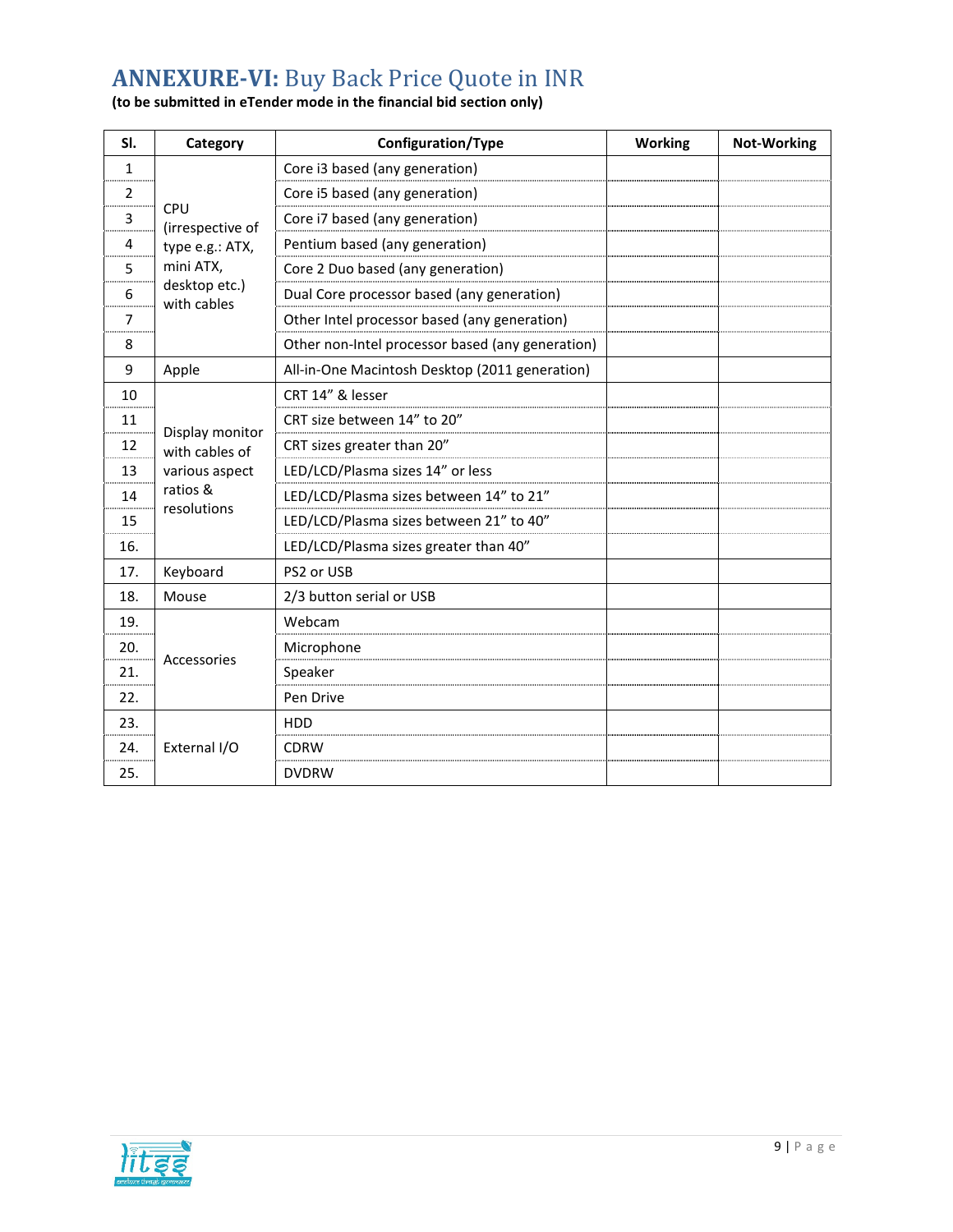### ANNEXURE VII: Manufacturers'/Producers' Authorization Form

Ref. No.: Date:

To

The Director, LITSS, Dept. of IT Administration of UT of Lakshadweep 1<sup>st</sup> Floor, New Secretariat Building Kavaratti, 680 555

#### OEM Authorization Letter

Dear Sir:

#### Ref: Your tender notice Ref: F. No. 4/1/2015-LITSS dated 29/07/2016

We …….., a company registered and existing under the …………(acts/laws), a manufacturer & seller of computing products and services do hereby confirm that, as of the date of this letter, ………..("Agents/Reseller/Partner") wishes to participate in the "e Tender for procurement & supply of computers, peripherals & tablets" and has entered into Agreement which entitles Reseller to do the following:

- (i) resell and/or distribute products and/or services in India to end users within that territory;
- (ii) bid, negotiate and conclude a contract with you for the above products/services manufactured or supplied by us the OEM.

OEM has manufacturing facilities worldwide. OEM will, within the scope of its agreement with its authorized channels, provide support and product warranty services for products obtained through its authorized channels.

If Partner is unable to maintain the OEM supplied hardware/software/equipment, OEM will help in identifying another authorized partner with similar certifications/capabilities.

If, due to any reason whatsoever, the Partner is no longer an authorised OEM Partner; OEM will help in identifying another authorised OEM Partner with similar certifications/capabilities.

This Authorization shall be applicable as of the date appearing at the top of this letter solely for the tender ascribed to in this letter.

Yours faithfully, (Name) (Name of Producers)

Note: This letter of authority should be on the letterhead of the manufacturer and should be signed by a person competent (as given in this RFP/Tender document) and having the power of attorney/authorisation to bind the manufacturer. The Bidder in its Bid should include it.

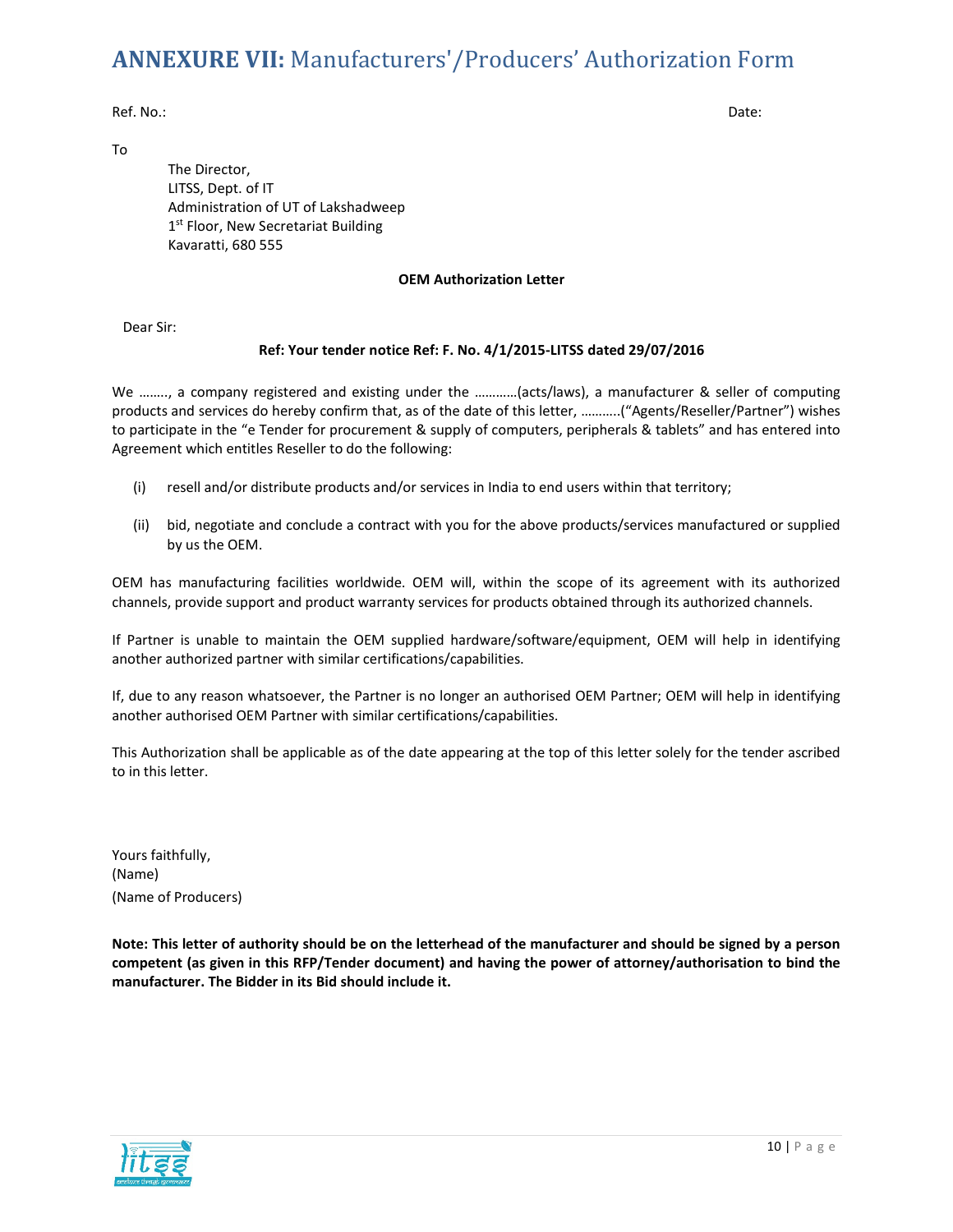## **ANNEXURE VIII: Indicative Pricing of Common Parts**

(to be submitted in eTender mode in the financial bid section only)

### All-in-One Category A

| SI. | Component (compatible with quoted model) | <b>OEM List Price</b> | Discount % on<br><b>OEM List Price</b> | <b>Final Price(all</b><br>inclusive |
|-----|------------------------------------------|-----------------------|----------------------------------------|-------------------------------------|
| 1.  | Display Unit                             |                       |                                        |                                     |
| 2.  | Mother board                             |                       |                                        |                                     |
| 3.  | Power Supply Unit                        |                       |                                        |                                     |
| 4.  | USB 2 port                               |                       |                                        |                                     |
| 5.  | USB 3 port                               |                       |                                        |                                     |
| 6.  | <b>HDD</b>                               |                       |                                        |                                     |
| 7.  | <b>DVDRW</b>                             |                       |                                        |                                     |
| 8.  | <b>LAN Card</b>                          |                       |                                        |                                     |
| 9.  | Wifi Card                                |                       |                                        |                                     |
| 10. | DDR4 RAM 2GB                             |                       |                                        |                                     |
| 11. | DDR4 RAM 4GB                             |                       |                                        |                                     |
| 12. | DDR4 RAM 8GB                             |                       |                                        |                                     |
| 13. | Keyboard                                 |                       |                                        |                                     |
| 14. | Mouse                                    |                       |                                        |                                     |
| 15. | External housing for All-in-One          |                       |                                        |                                     |

### All-in-One Category B

| SI. | <b>Component (compatible with quoted</b><br>model) | <b>OEM List Price</b> | Discount % on<br><b>OEM List Price</b> | <b>Final Price(all</b><br>inclusive) |
|-----|----------------------------------------------------|-----------------------|----------------------------------------|--------------------------------------|
| 1.  | Display Unit (same as original)                    |                       |                                        |                                      |
| 2.  | Mother board                                       |                       |                                        |                                      |
| 3.  | Power Supply Unit                                  |                       |                                        |                                      |
| 4.  | USB 2 port                                         |                       |                                        |                                      |
| 5.  | USB 3 port                                         |                       |                                        |                                      |
| 6.  | <b>HDD</b>                                         |                       |                                        |                                      |
| 7.  | <b>DVDRW</b>                                       |                       |                                        |                                      |
| 8.  | <b>LAN Card</b>                                    |                       |                                        |                                      |
| 9.  | Wifi Card                                          |                       |                                        |                                      |
| 10. | DDR4 RAM 2GB                                       |                       |                                        |                                      |
| 11. | DDR4 RAM 4GB                                       |                       |                                        |                                      |
| 12. | DDR4 RAM 8GB                                       |                       |                                        |                                      |
| 13. | Keyboard                                           |                       |                                        |                                      |
| 14. | Mouse                                              |                       |                                        |                                      |
| 15. | External housing for All-in-One                    |                       |                                        |                                      |
| 16. | Integrated HD Webcam                               |                       |                                        |                                      |
| 17. | Integrated Microphone                              |                       |                                        |                                      |
| 18. | <b>Integrated Speaker</b>                          |                       |                                        |                                      |
| 19. | Additional Add-On Monitor (size 1: 20")            |                       |                                        |                                      |
| 20. | Additional Add-On Monitor (size 2: >=23")          |                       |                                        |                                      |